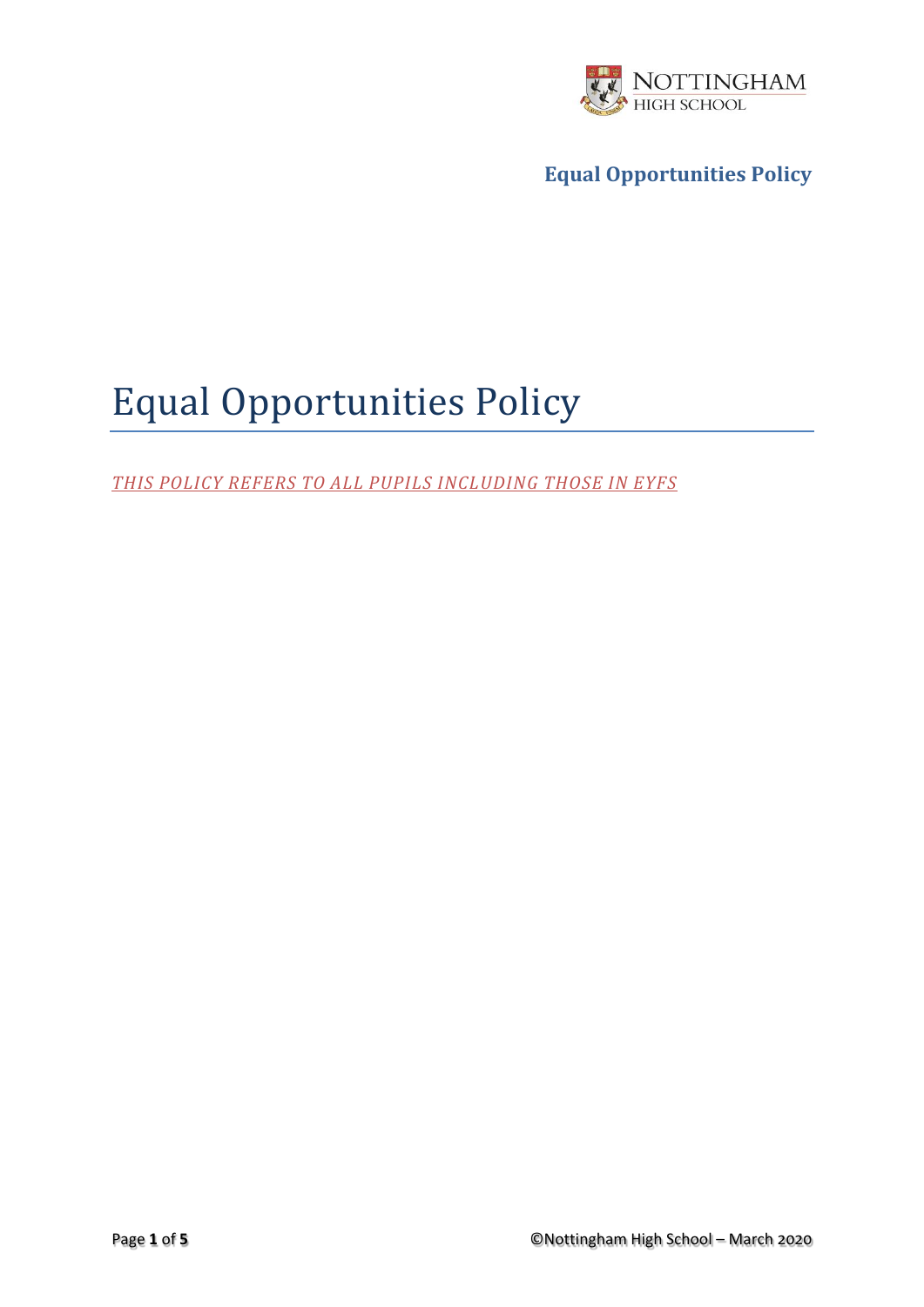

### **Contents**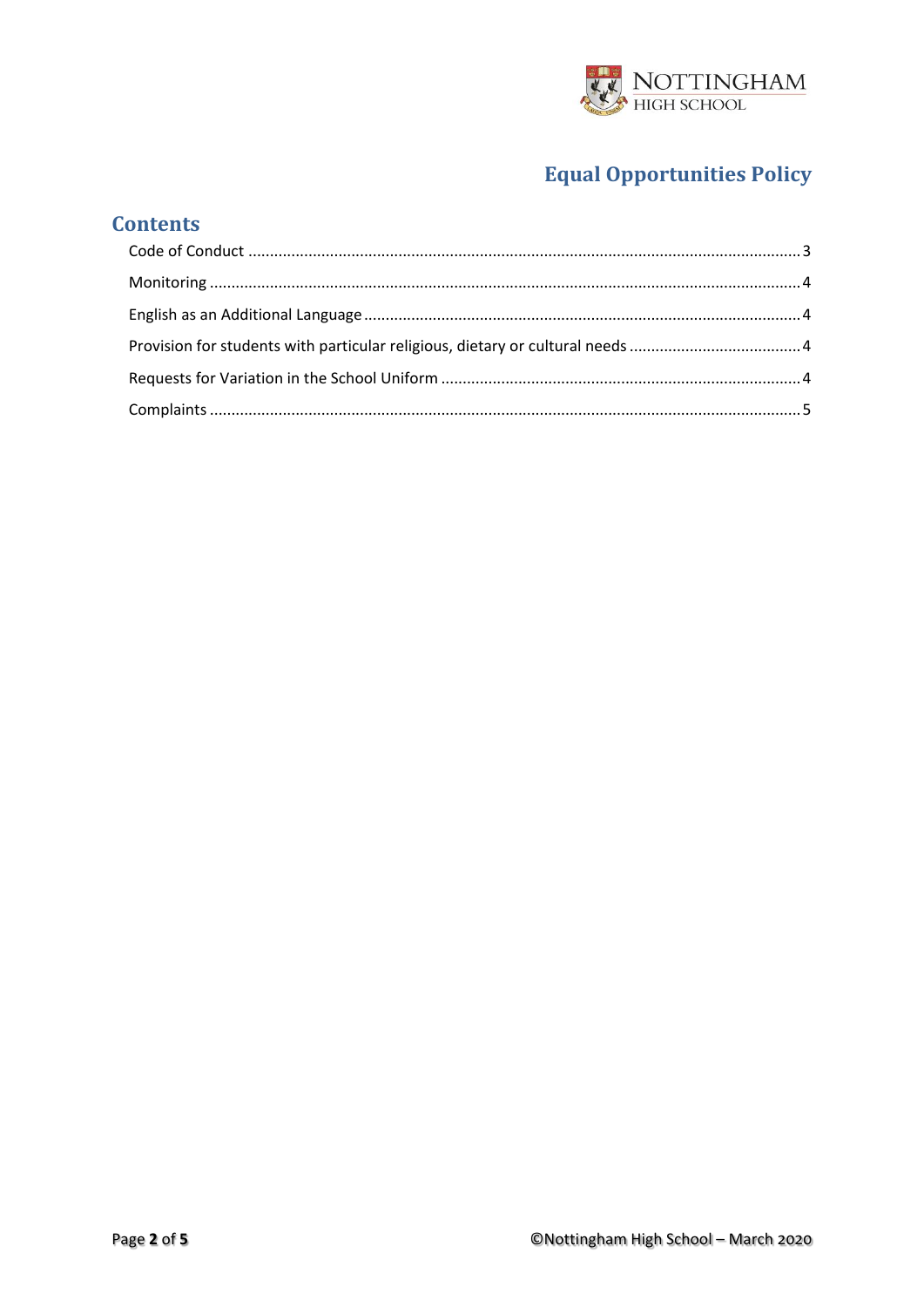

Please read in conjunction with the Nottingham High School Accessibility Policy, Admissions Policy, Misbehaviour and Exclusions Policy, Procedure on Responsible Behaviour in Cyber Space, Anti-Bullying Policy, Support for Learning Policy and School Behaviour and Discipline.

Promoting equal opportunities is fundamental to the aims and ethos of Nottingham High School. We welcome applications from candidates with as diverse a range of backgrounds as possible. This enriches our community and is vital in preparing our students for the next stage in their life. We concentrate on educating the individual, to provide a comfortable and welcoming atmosphere where each individual feels valued and can flourish.

Nottingham High School is committed to equal treatment for all, regardless of an individual's race, sex, disability, religion or belief, sexual orientation, gender reassignment, pregnancy or maternity. We are an academically selective school and we believe that the educational experience can only be enriched if children are exposed to as wide a range of cultural experiences as possible whilst they are developing.

We also welcome applications from students with special needs and disabilities, and refer parents to our policy covering Support for Learning in both the Senior and Infant and Junior School. The School has a duty to make reasonable adjustments for disabled students in respect of educational and associated services provided to ensure that such students are not placed at a substantial disadvantage in comparison with other students.

Bursaries are offered in order to make it possible for as many as possible who meet the school's admission criteria to attend the school, subject to available funds. Details of our provision for bursaries can be found on our website or obtained from the Director of Finance & Operations.

#### <span id="page-2-0"></span>**Code of Conduct**

The Headmaster, Senior Management Team, pastoral staff, and medical staff play an active role in monitoring the implementation of the School's policy on equal opportunities. Use is made of assemblies, GEP, Religious Studies, Drama, English and other lessons to:

- Promote tolerance of and respect for each other, paying particular regard to the protected characteristics set out in the Equality Act 2010.
- Promote positive images and role models to avoid prejudice and raise awareness of related issues.
- Promote the Spiritual, Moral, Social and Cultural agenda and British Values.
- Foster an open-minded approach and encourage pupils to recognise the contributions made by different cultures. Bias should be recognised.
- Understand why and how we will deal with offensive language and behaviour.
- Understand why we will deal with any incidents promptly and in a sensitive manner.

Harassment in all its forms is unlawful and unacceptable; our behaviour and anti-bullying policies contain clear procedures for dealing with unlawful discrimination.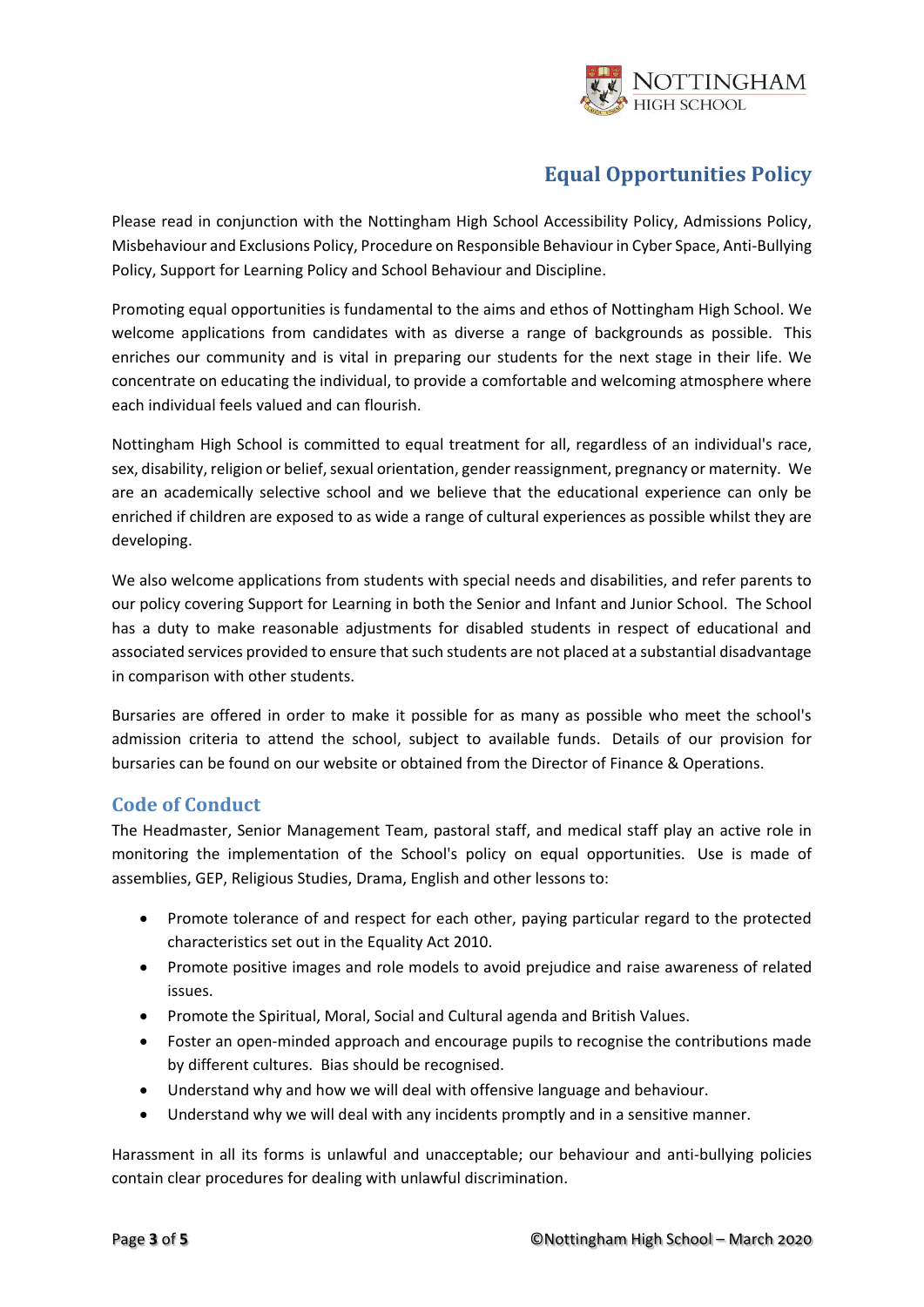

A successful equal opportunities policy requires strong and positive support from parents and guardians, and full acceptance of the school's ethos of tolerance and respect.

#### <span id="page-3-0"></span>**Monitoring**

Nottingham High School monitors its equal opportunities policy regularly and reviews it with the governors [annually] in order to ensure its effectiveness. As part of that process, we invite all parents of candidates for our entrance exams, together with all parents who accept places at the school for their child to complete an anonymous ethnic monitoring form. [The form uses the same ethnic categories as the Government uses in the national census]. When the completed forms arrive at the school, they are separated from any other material that might identify the individual child. The data is logged onto a computer spreadsheet by year of both entrance examination and entry. The individual forms are then shredded.

Under no circumstances would we link our ethnic monitoring data with our student records.

All Equal Opportunities information is treated as sensitive personal data and handled in accordance with the requirements of the General Data Protection Regulations.

#### <span id="page-3-1"></span>**English as an Additional Language**

In order to cope with the academic and social demands of Nottingham High School, students must be fluent English speakers. Students who have EAL will be assessed and support provided where necessary.

#### <span id="page-3-2"></span>**Provision for students with particular religious, dietary or cultural needs**

Nottingham High School can provide for most special dietary requirements whether related to allergen, intolerance or for religious or cultural reasons. Individual food care plans are created for students with allergies and catering staff have regular training on allergens and ensure all food is correctly labelled.

Although Nottingham High School has Christian roots, we do not select for entry on the basis of religious belief, and we welcome pupils of all faiths and offer the opportunity for Jews, Hindus, Muslims etc to practice their own faiths. Most school assemblies are non-denominational and where parents wish to withdraw their child from religious assemblies or events, they may write to the Headmaster.

Through the pastoral structure the School makes every effort to support individual students with specific cultural needs.

#### <span id="page-3-3"></span>**Requests for Variation in the School Uniform**

Parents should be aware that all pupils at Nottingham High School are required to wear a uniform until the end of Year 11, and that a strict "business dress" code operates for Years 12 and 13. The Headmaster will consider written requests from parents for variations in the uniform on religious